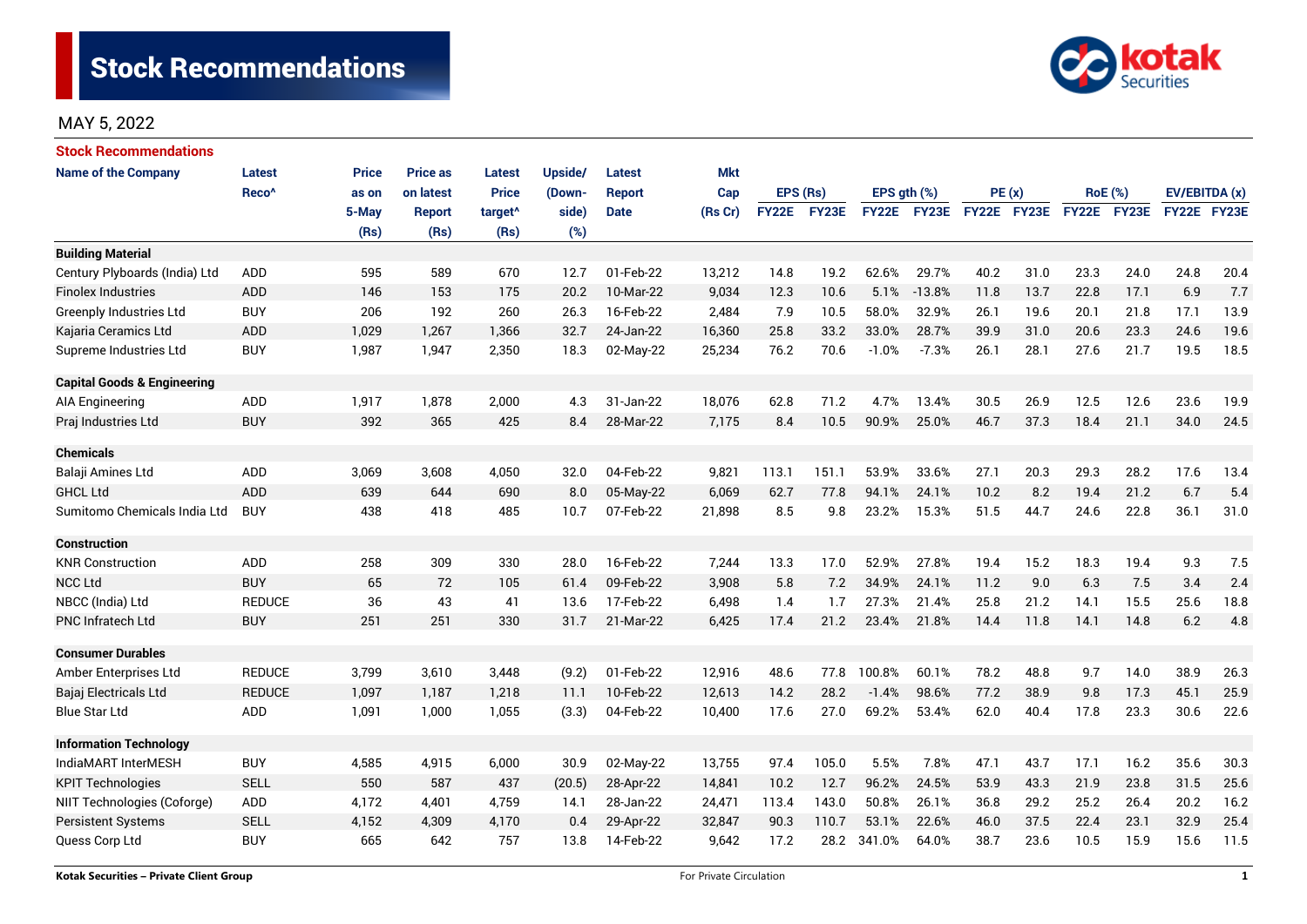

| <b>Stock Recommendations</b>       |                   |       |                 |                     |         |               |            |              |              |              |              |             |      |                |             |               |      |
|------------------------------------|-------------------|-------|-----------------|---------------------|---------|---------------|------------|--------------|--------------|--------------|--------------|-------------|------|----------------|-------------|---------------|------|
| <b>Name of the Company</b>         | Latest            | Price | <b>Price as</b> | <b>Latest</b>       | Upside/ | Latest        | <b>Mkt</b> |              |              |              |              |             |      |                |             |               |      |
|                                    | Reco <sup>^</sup> | as on | on latest       | <b>Price</b>        | (Down-  | <b>Report</b> | Cap        | EPS (Rs)     |              | EPS ath (%)  |              | PE(x)       |      | <b>RoE</b> (%) |             | EV/EBITDA (x) |      |
|                                    |                   | 5-May | <b>Report</b>   | target <sup>^</sup> | side)   | <b>Date</b>   | (Rs Cr)    | <b>FY22E</b> | <b>FY23E</b> | <b>FY22E</b> | <b>FY23E</b> | FY22E FY23E |      |                | FY22E FY23E | FY22E FY23E   |      |
|                                    |                   | (Rs)  | (Rs)            | (Rs)                | (%)     |               |            |              |              |              |              |             |      |                |             |               |      |
| <b>Metals &amp; Mining</b>         |                   |       |                 |                     |         |               |            |              |              |              |              |             |      |                |             |               |      |
| <b>MOIL Ltd</b>                    | <b>BUY</b>        | 175   | 170             | 215                 | 22.5    | 18-Feb-22     | 4,674      | 14.5         | 16.4         | 95.9%        | 13.1%        | 12.1        | 10.7 | 11.5           | 12.2        | 6.0           | 4.6  |
| APL Apollo Tubes Ltd               | <b>BUY</b>        | 1,002 | 820             | 980                 | (2.2)   | 28-Jan-22     | 25,053     | 21.0         | 27.0         | $-27.6%$     | 28.6%        | 47.7        | 37.1 | 26.7           | 26.8        | 27.5          | 21.9 |
| Oil & Gas                          |                   |       |                 |                     |         |               |            |              |              |              |              |             |      |                |             |               |      |
| Chennai Petroleum Corp             | <b>BUY</b>        | 292   | 255             | 176                 | (39.8)  | 29-Apr-22     | 4,353      | 90.8         | 71.2         | 424.9%       | $-21.6%$     | 3.2         | 4.1  | 58.4           | 30.2        | 4.9           | 5.3  |
| <b>Gujarat Gas</b>                 | ADD               | 514   | 495             | 521                 | 1.4     | 04-May-22     | 35,363     | 14.2         | 17.8         | $-23.7%$     | 25.4%        | 36.2        | 28.9 | 18.4           | 20.2        | 21.6          | 17.2 |
| <b>MRPL</b>                        | ADD               | 77    | 47              | 50                  | (34.9)  | 31-Jan-22     | 13,447     | 1.2          | 6.8          | $-137.5%$    | 466.7%       | 64.0        | 11.3 | 4.7            | 23.8        | 15.8          | 10.4 |
| <b>Paints</b>                      |                   |       |                 |                     |         |               |            |              |              |              |              |             |      |                |             |               |      |
| Akzo Nobel India Ltd               | <b>BUY</b>        | 1,847 | 1,887           | 2,670               | 44.6    | 14-Feb-22     | 8,624      | 57.9         | 67.2         | 27.3%        | 16.1%        | 31.9        | 27.5 | 17.9           | 19.7        | 19.1          | 16.3 |
| <b>Pharmaceuticals</b>             |                   |       |                 |                     |         |               |            |              |              |              |              |             |      |                |             |               |      |
| <b>Suven Pharmaceuticals</b>       | <b>REDUCE</b>     | 574   | 561             | 550                 | (4.2)   | 17-Aug-21     | 14,577     | 16.9         | 21.1         | 19.0%        | 24.9%        | 34.0        | 27.2 | 27.6           | 26.5        | 26.6          | 20.8 |
| <b>Transportation</b>              |                   |       |                 |                     |         |               |            |              |              |              |              |             |      |                |             |               |      |
| Aegis Logistics Ltd                | <b>BUY</b>        | 209   | 216             | 310                 | 48.4    | 14-Feb-22     | 6,976      | 12.6         | 13.6         | 28.6%        | 7.9%         | 16.6        | 15.4 | 20.4           | 19.0        | 9.4           | 8.4  |
| <b>Allcargo Global Logistics</b>   | <b>BUY</b>        | 328   | 346             | 430                 | 31.1    | 15-Feb-22     | 8.068      | 27.7         | 31.3         | 246.3%       | 13.0%        | 11.8        | 10.5 | 21.2           | 20.1        | 6.3           | 5.2  |
| <b>Blue Dart Express</b>           | <b>BUY</b>        | 6,827 | 6,926           | 7,975               | 16.8    | 01-Feb-22     | 16,248     | 115.0        | 134.0        | 98.3%        | 16.5%        | 59.4        | 50.9 | 36.2           | 33.3        | 17.0          | 14.7 |
| <b>VRL Logistics Ltd</b>           | <b>BUY</b>        | 576   | 499             | 625                 | 8.6     | 04-Feb-22     | 5,249      | 11.3         | 18.3         | 117.3%       | 61.9%        | 50.9        | 31.5 | 14.3           | 21.6        | 16.2          | 12.3 |
| <b>Others</b>                      |                   |       |                 |                     |         |               |            |              |              |              |              |             |      |                |             |               |      |
| Bata India Ltd                     | <b>BUY</b>        | 1,882 | 1,895           | 2,380               | 26.5    | 10-Feb-22     | 24,275     | 27.0         | 36.6         | $-509.1%$    | 35.6%        | 69.7        | 51.4 | 16.3           | 19.4        | 34.2          | 27.2 |
| <b>Central Depository Services</b> | <b>REDUCE</b>     | 1,236 | 1.510           | 1,505               | 21.8    | 10-Feb-22     | 12.978     | 29.9         | 34.8         | 55.7%        | 16.4%        | 41.3        | 35.5 | 28.5           | 26.6        | 32.5          | 27.7 |
| EPL Ltd                            | ADD               | 166   | 187             | 205                 | 23.2    | 10-Feb-22     | 5,242      | 7.1          | 8.6          | $-6.6%$      | 21.1%        | 23.4        | 19.3 | 12.1           | 13.2        | 9.1           | 7.5  |
| JK Paper Ltd                       | ADD               | 350   | 315             | 340                 | (2.9)   | 22-Mar-22     | 6,234      | 35.0         | 51.2         | 146.5%       | 46.3%        | 10.0        | 6.8  | 19.6           | 23.1        | 6.3           | 4.6  |
| Radico Khaitan Ltd                 | <b>REDUCE</b>     | 850   | 903             | 890                 | 4.7     | 08-Apr-22     | 11,308     | 20.6         | 24.5         | 1.5%         | 18.9%        | 41.3        | 34.7 | 14.6           | 15.2        | 26.2          | 23.3 |
| <b>VIP Industries Ltd</b>          | <b>REDUCE</b>     | 653   | 648             | 620                 | (5.0)   | 04-Feb-22     | 9,270      | 6.2          |              | 12.0 -187.3% | 93.5%        | 105.3       | 54.4 | 14.3           | 23.2        | 47.6          | 29.5 |
| Welspun Corp Ltd                   | <b>SELL</b>       | 199   | 173             | 120                 | (39.7)  | 14-Feb-22     | 5.275      | 11.9         | 9.2          | $-49.8%$     | $-22.7%$     | 16.7        | 21.6 | 7.8            | 5.9         | 7.1           | 7.9  |

*Source: Kotak Securities - Private Client Group*

All recommendations are with a 12 month perspective from the date of the report/update. Investors are requested to use their discretion while deciding the timing, quantity of investment as well as the exit.

NR NoRated. The investment rating and target price, if any, have been suspended temporarily. Such suspension is in compliance with applicable regulation(s) and/or Kotak Securities policies in circumstances when Kotak Secur

Or its affiliates is acting in an advisory capacity in a merger or strategic transaction involving this company and in certain other circumstances.

**NM Not meaningful**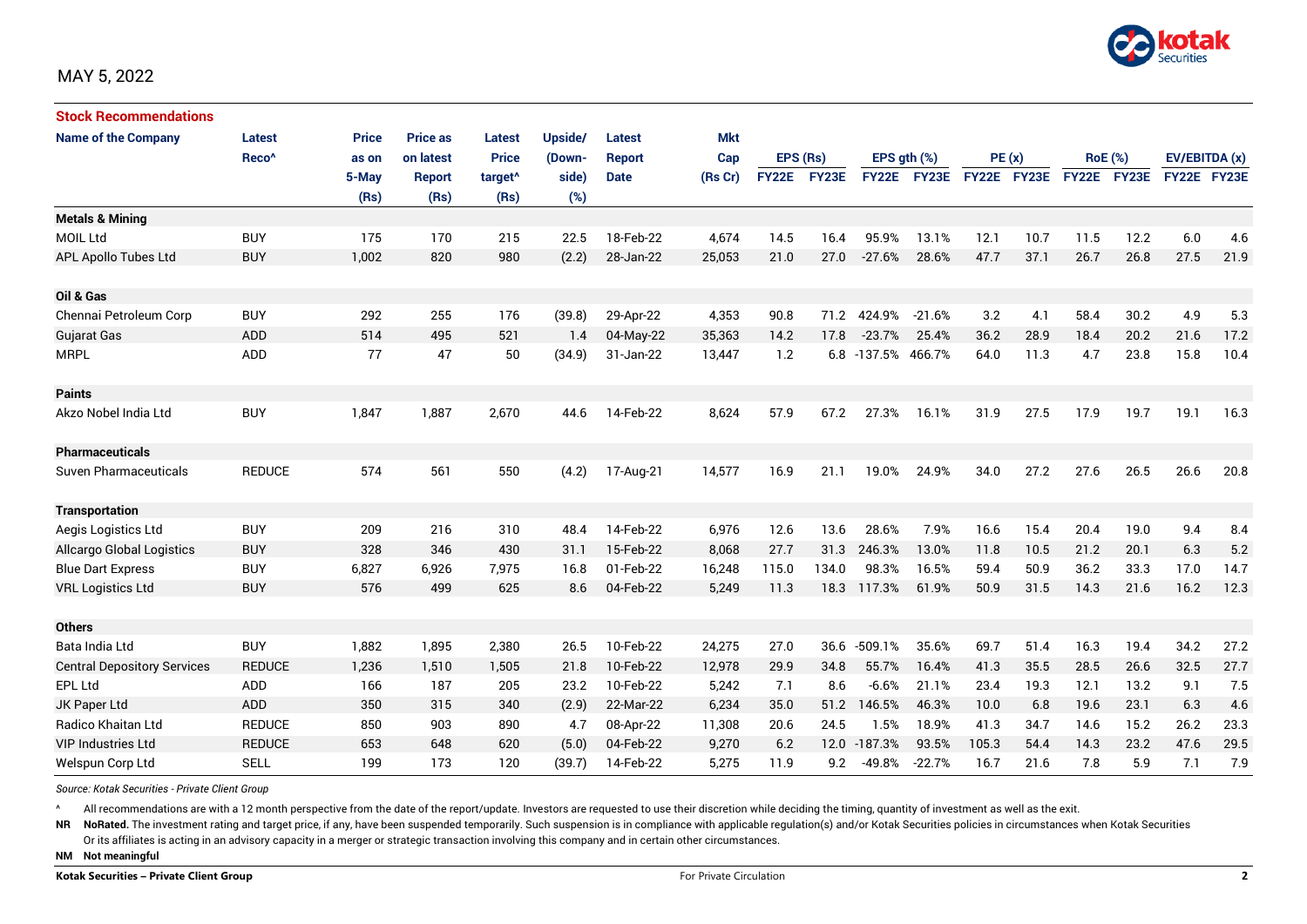

# MAY 5, 2022

# **RATING SCALE (PRIVATE CLIENT GROUP)**

#### **Definitions of ratings**

| <b>BUY</b>       | $-$ | We expect the stock to deliver more than 15% returns over the next 12 months                                                                                                                                                                                                                                                                                                                                                     |
|------------------|-----|----------------------------------------------------------------------------------------------------------------------------------------------------------------------------------------------------------------------------------------------------------------------------------------------------------------------------------------------------------------------------------------------------------------------------------|
| <b>ADD</b>       |     | - We expect the stock to deliver $5\%$ - 15% returns over the next 12 months                                                                                                                                                                                                                                                                                                                                                     |
| <b>REDUCE</b>    |     | - We expect the stock to deliver -5% - +5% returns over the next 12 months                                                                                                                                                                                                                                                                                                                                                       |
| <b>SELL</b>      |     | - We expect the stock to deliver $\lt$ -5% returns over the next 12 months                                                                                                                                                                                                                                                                                                                                                       |
| <b>NR</b>        |     | - Not Rated. Kotak Securities is not assigning any rating or price target to the stock.                                                                                                                                                                                                                                                                                                                                          |
|                  |     | The report has been prepared for information purposes only.                                                                                                                                                                                                                                                                                                                                                                      |
| <b>SUBSCRIBE</b> | $-$ | We advise investor to subscribe to the IPO.                                                                                                                                                                                                                                                                                                                                                                                      |
| <b>RS</b>        | $-$ | Rating Suspended. Kotak Securities has suspended the investment rating and price target for this stock, either because there is not a sufficient fundamental basis for determining, or there<br>are legal, regulatory or policy constraints around publishing, an investment rating or target. The previous investment rating and price target, if any, are no longer in effect for this stock and<br>should not be relied upon. |
| <b>NA</b>        |     | $-$ Not Available or Not Applicable. The information is not available for display or is not applicable                                                                                                                                                                                                                                                                                                                           |
| <b>NM</b>        |     | - Not Meaningful. The information is not meaningful and is therefore excluded.                                                                                                                                                                                                                                                                                                                                                   |
| <b>NOTE</b>      | $-$ | Our target prices are with a 12-month perspective. Returns stated in the rating scale are our internal benchmark.                                                                                                                                                                                                                                                                                                                |

# **FUNDAMENTAL RESEARCH TEAM (PRIVATE CLIENT GROUP)**

| <b>Shrikant Chouhan</b>                                                                                | <b>Arun Agarwal</b>                                                                                             | <b>Amit Agarwal, CFA</b>            | <b>Hemali Dhame</b>      |
|--------------------------------------------------------------------------------------------------------|-----------------------------------------------------------------------------------------------------------------|-------------------------------------|--------------------------|
| <b>Head of Research</b>                                                                                | Auto & Auto Ancillary                                                                                           | <b>Transportation, Paints, FMCG</b> | Banking & Finance        |
| shrikant.chouhan@kotak.com                                                                             | arun.agarwal@kotak.com                                                                                          | agarwal.amit@kotak.com              | Hemali.Dhame@kotak.com   |
| +91 22 6218 5408                                                                                       | +91 22 6218 6443                                                                                                | +91 22 6218 6439                    | +91 22 6218 6433         |
| <b>Jatin Damania</b>                                                                                   | Purvi Shah                                                                                                      | <b>Rini Mehta</b>                   | K. Kathirvelu            |
| Metals & Mining, Midcap                                                                                | Pharmaceuticals                                                                                                 | <b>Research Associate</b>           | <b>Support Executive</b> |
| jatin.damania@kotak.com                                                                                | purvi.shah@kotak.com                                                                                            | rini.mehta@kotak.com                | k.kathirvelu@kotak.com   |
| +91 22 6218 6440                                                                                       | +91 22 6218 6432                                                                                                | +91 80801 97299                     | +91 22 6218 6427         |
| <b>Sumit Pokharna</b><br>Oil and Gas, Information Tech<br>sumit.pokharna@kotak.com<br>+91 22 6218 6438 | Pankaj Kumar<br><b>Construction, Capital Goods &amp; Midcaps</b><br>pankajr.kumar@kotak.com<br>+91 22 6218 6434 |                                     |                          |

### **TECHNICAL RESEARCH TEAM (PRIVATE CLIENT GROUP)**

| <b>Shrikant Chouhan</b>    | <b>Amol Athawale</b>    |  |
|----------------------------|-------------------------|--|
| shrikant.chouhan@kotak.com | amol.athawale@kotak.com |  |
| +91 22 6218 5408           | +91 20 6620 3350        |  |
|                            |                         |  |

**Sayed Haider** Research Associate [sayed.haider@kotak.com](mailto:sayed.haider@kotak.com) +91 22 62185498

### **DERIVATIVES RESEARCH TEAM (PRIVATE CLIENT GROUP)**

+91 22 6218 5497 +91 33 6615 6273

**Sahaj Agrawal Prashanth Lalu Prasenjit Biswas, CMT, CFTe** [sahaj.agrawal@kotak.com](mailto:sahaj.agrawal@kotak.com) [prashanth.lalu@kotak.com](mailto:prashanth.lalu@kotak.com) [prasenjit.biswas@kotak.com](mailto:prasenjit.biswas@kotak.com)